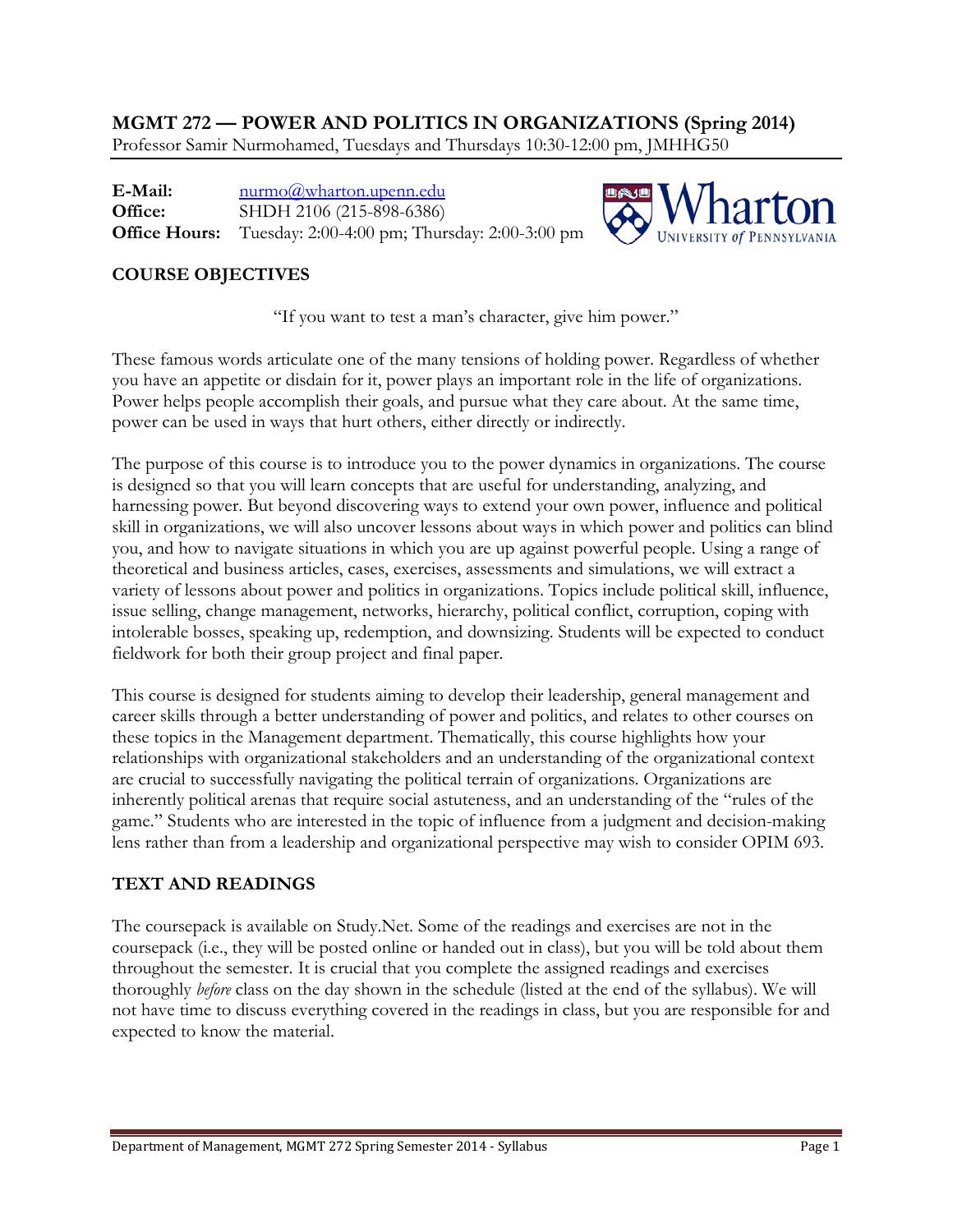## **COURSE EVALUATION AND GRADING**

| <b>Components</b>                                         | <b>Grade Value</b> | <b>Due Dates</b> |
|-----------------------------------------------------------|--------------------|------------------|
| A) Class Contribution                                     | 30%                |                  |
| Participation<br>$\frac{1}{2} \left( \frac{1}{2} \right)$ |                    |                  |
| Assignments<br>Æ                                          |                    |                  |
| <b>B)</b> Group Project                                   |                    |                  |
| Progress Plan<br>$\sim$                                   | $5\%$              | February 27      |
| Final Report<br>$\blacksquare$                            | 20%                | April 22         |
| <b>Final Presentation</b><br>$\equiv$                     | 10%                | April 22-29      |
| C) Personal Development Plan                              | 35%                | April 10         |

Your overall grade is based on the components below:

#### **A) Class Contribution**

A critical component of the success of this course depends on *you*. Although the obligation to speak up can be intimidating to some, this class relies on informed engagement for learning. To accomplish this goal, there are two components to your class contribution grade: (1) participation and (2) assignments.

#### **Participation**

You should be prepared to contribute to class discussions throughout the semester by raising issues that are relevant to the current focus of the class. Preparation and engagement are crucial to effective class contribution. You are expected to attend every class session having read and thought about the assigned material. You should always be prepared to contribute to the class discussions and demonstrate your preparation by asking questions whenever necessary and integrate the vocabulary and concepts from the readings into your class comments. A contribution to class discussion is a comment that possesses one or more of the following properties:

- Uses logic, evidence, and data to support conclusions, and is more than an expression of an opinion or feeling;
- Shows curiosity, creativity, and the willingness to experiment;
- Takes into consideration the ideas already offered by others, and moves the analysis forward to generate new insights; and/or
- Helps others feel safe about participating.

Comments that are vague, repetitive, unrelated, disrespectful of others, or without sufficient foundation are discouraged and will be evaluated negatively. High quality class contribution involves knowing when to speak and when to listen or allow others to speak. I will undertake "supportive cold calling" to encourage balanced involvement, to ensure appropriate preparation and attention, and to elevate the quality of in-class discussions.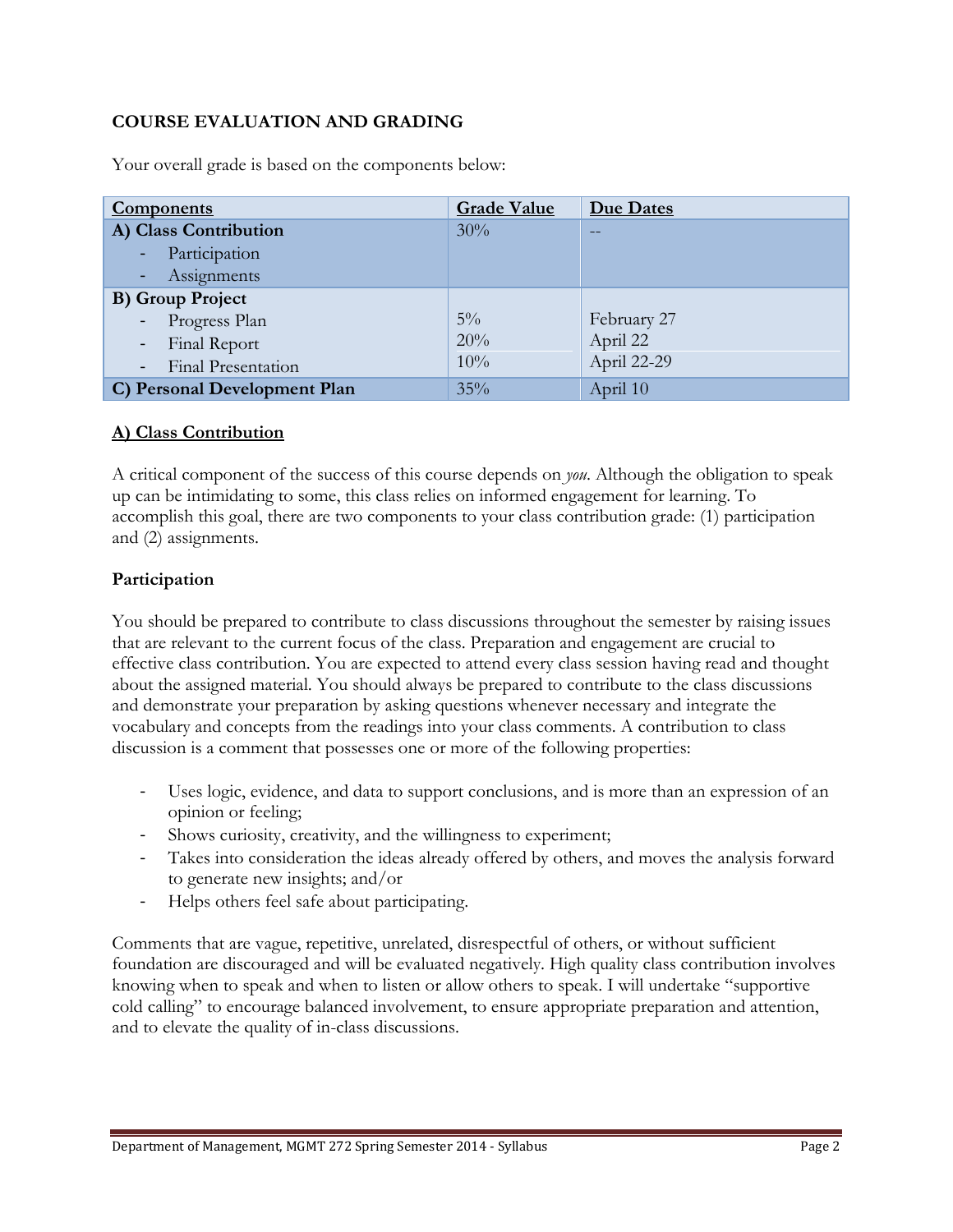If you will be absent or late you are expected to inform me via email prior to class. Because participation is central to the course, absences and a lack of preparation will seriously affect your grade.

This class is "unplugged." Once class commences, all electronics (e.g., computers, cell phones, tablets, pagers, etc.) should be turned off and put away. If you need to use a device because of a language or disability issue, you need to secure my permission and the permission of Student Disabilities Services at the beginning of the term. The misuse of an electronic device (e.g., surfing the internet or messaging others) will adversely affect your class participation.

Lastly, this class does not depend only on you, but also on me. I will be disappointed if there is a problem in the classroom—particularly one that could be remedied—but nobody shares it with me. To benefit our class, I will ask you to provide feedback to me during the semester on what is going well and what we can improve. Although I cannot guarantee that I will satisfy all of your suggestions, I will try my best to address them.

I have articulated these expectations, rules, and norms because I believe that if we abide by them, we will create a better and more supportive learning environment.

## **Assignments**

The second part of your class contribution grade is comprised of short assignments that will be announced throughout the semester either in advance or in class. Most of these assignments will require you to log into Canvas before 8 am on the day of class, and respond to one of the "Preparation" questions listed in the Course Outline at the end of this syllabus. More details will be provided on these assignments during the semester.

# **B) Group Project**

The purpose of your group project is to examine and analyze the conditions of a "powerless" group in Philadelphia, and offer strategies on how the group can improve their conditions. Your group will gain access to and study a group that lacks power or influence. You will conduct a fieldwork project investigating aspects of power and politics that is pertinent to them. I will assign students to groups for this project.

Your project is intended to help you develop an understanding of what it is like to lack power. There will be times in your careers in which you are denied opportunities, prevented from acquiring resources, and have few allies. When in this position, you are likely to experience economic, social, and psychological consequences, but you must learn how to grow and rebound from these circumstances. Therefore, by examining groups who are "powerless," you will gain a deeper understanding of power and discover strategies that can help you cope and develop from these difficult situations.

Your group will gather first-person data from relevant political actors, including members of the disadvantaged or disenfranchised group, individuals who are attempting to improve the situation, and other stakeholders who are pertinent to the group. You will need to visit the group on-site, and attend meetings and/or events. You may take notes, audio, pictures, or video to help your analysis (but you must receive consent from the group's pertinent stakeholders if you do this). In addition,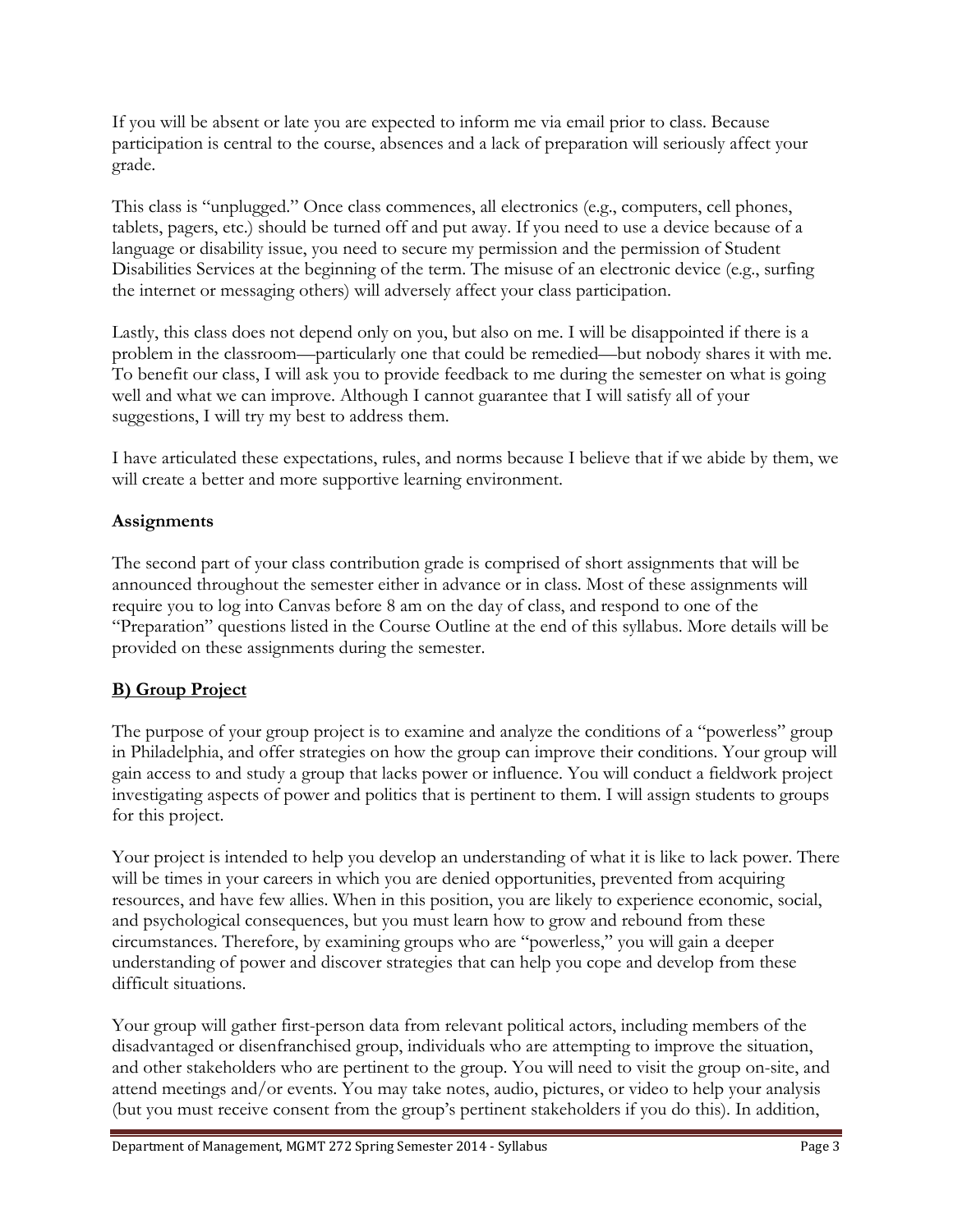you will need to obtain and study archival materials that describe the group. These materials may come from the group or from other outside sources (e.g., the press, analysts, consultants, etc.).

In your analysis, you will focus on three main questions:

- 1. What are two major problems facing your group? What factors are responsible for these problems?
- 2. Who are the relevant people or groups that are involved in dealing with your group? What power strategies have these individuals used to help the group? What and who are the sources of resistance? What power strategies have these individuals used to prevent the group from achieving its goals?
- 3. How "successful" has each side been? Why? What are your criteria for evaluating success and failure? How can people working on behalf of the group be more successful in the future? What concrete strategies can you develop to help the powerless group advance its interests?

Your final grade for your group project is based on three parts: a progress plan, a final report, and your class presentation. I have provided a brief description of each part:

- 1. **Progress plan**: short description (no more than a page) of the group under examination, project planning (e.g., what has been done, what needs to be done), and assessment of whether your project is on track. All groups are required to set up a short (15-30 minute) meeting with me by Session 11 to discuss your project ideas and progress to date. You will also give a short in-class presentation on Session 13 where you will present your progress, and receive your peers' feedback in developing your project.
- 2. **Written report** (maximum 10 pages: 12 point Times New Roman font, double spaced, 1 inch margins on all sides).
- 3. **Final presentation** to the class as if classmates are key stakeholders to your group. As part of your final presentation, you should prepare a one-page executive summary of your project that your classmates can read in advance of your presentation.

Your report and final presentation should include the following key components:

- 1. Overview of the group you are studying and the two major problems on which you are focusing;
- 2. Description of your inquiry (data collection procedures);
- 3. Findings (from research): analysis of the problems which you identified (e.g., description of political context, relevant actors and/or interests, their power bases, critical events and issues, change management, issue selling, networks, hierarchy, the strategies and tactics they used and/or are using, evaluations of effectiveness); and
- 4. Concrete recommendations for improving the conditions of the group on which you are focusing.

Both the written report and class presentation (with your one page executive summary) will be evaluated on the quality of your analysis, the appropriate use of course concepts, the logic presented, and the substantiation of your conclusions. I will provide more details on the group project as the course unfolds.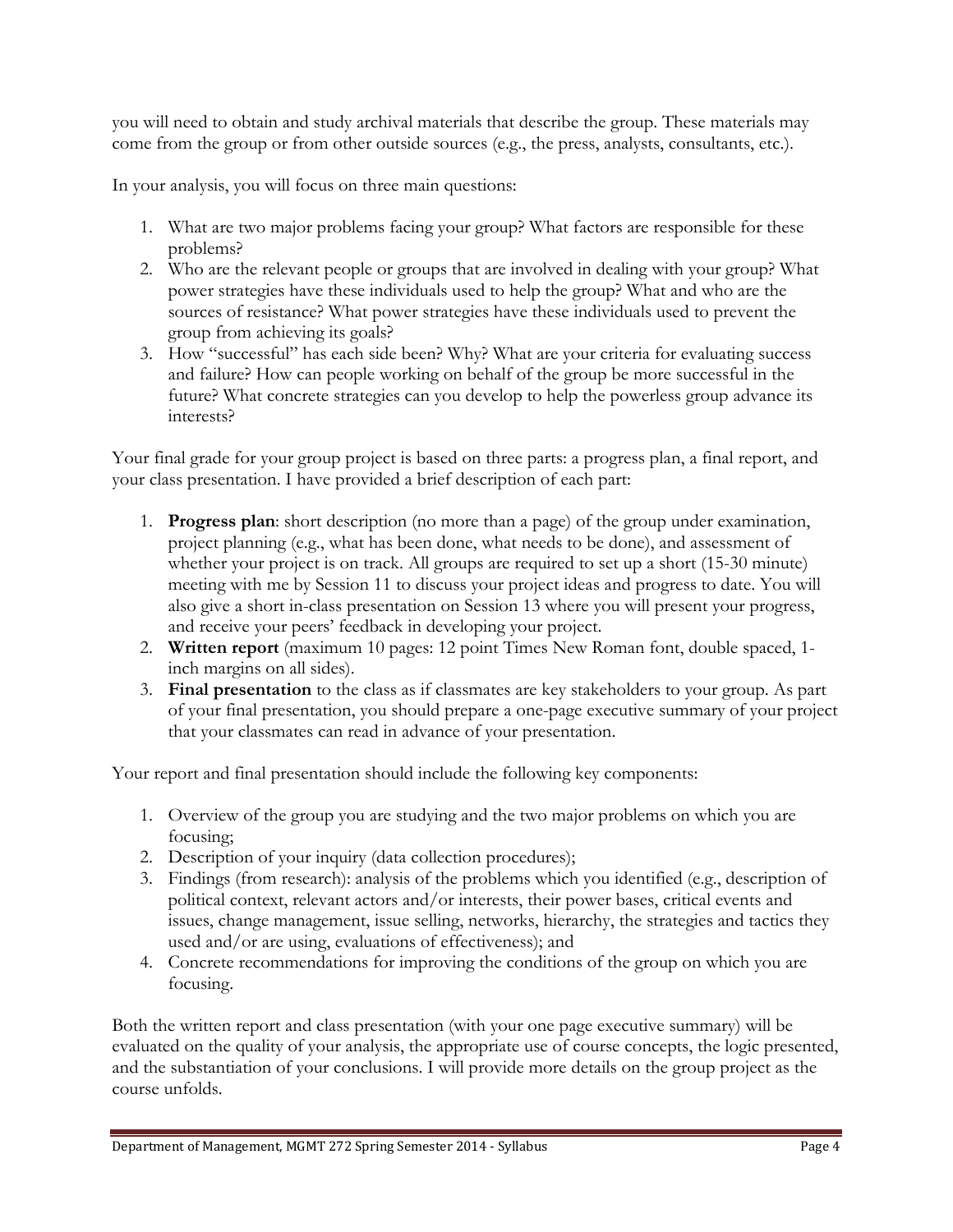## **C) Personal Development Plan**

The purpose of the Personal Development Plan is to help you develop and chart your political strategy as you enter your career. Furthermore, it will allow you to see how people currently working in sectors and organizations you are interested in have built power, leveraged their networks, employed influence tactics, achieved success, and/or recovered from failures.

As part of your development plan, you will conduct informational interviews (at least three) with professionals who are currently in careers that you are interested in pursuing. From these interviews, you will learn about their strategies for dealing with issues pertinent to power and politics using course concepts, case examples, and class exercises. For example, you may want to consider how they built their sources of power and what dilemmas arose as they implemented their strategies over time.

Based on what you have learned in the course and in your informational interviews, you will create a Personal Development Plan, which should include the following:

- 1. Overview of your career goals;
- 2. Description of your strategic plan for developing power (e.g., building networks, using influence tactics, etc.) as you start your career (i.e., before taking your job and in your first year on the job). You should develop and detail a strategy that fits the political environment in which you will be working (i.e., consider both the formal and informal rules of the environment);
- 3. Ethical and social dilemmas that you might encounter as you implement your strategies and how you might handle these dilemmas; and
- 4. A "top 10 list" of notes to yourself about power and politics that you want to remember a year from now.

These four areas should be covered in your Personal Development Plan. Papers must be doublespaced and no longer than 10 pages (Time New Roman, 12-point font). Your grade will reflect the quality of your analysis, appropriate use of course concepts, logic, and substantiation of conclusions, clarity, and interest.

## **ETHICS AND USE OF PRIOR MATERIALS**

Personal integrity and professionalism are fundamental values of Wharton and the University of Pennsylvania community. To help ensure that these values are upheld and to maintain equitability in the evaluation of your work, this course will be conducted in strict conformity with the Academic Honor Code. Please be aware that violation of the honor code is a serious violation. You are required to do original work, and with the exception of the group project, all assignments in this class must be completed independently unless otherwise specified. If you have any questions about any of the policies listed in this syllabus, please let me know.

*Please note that this syllabus is subject to change at the discretion of the instructor.*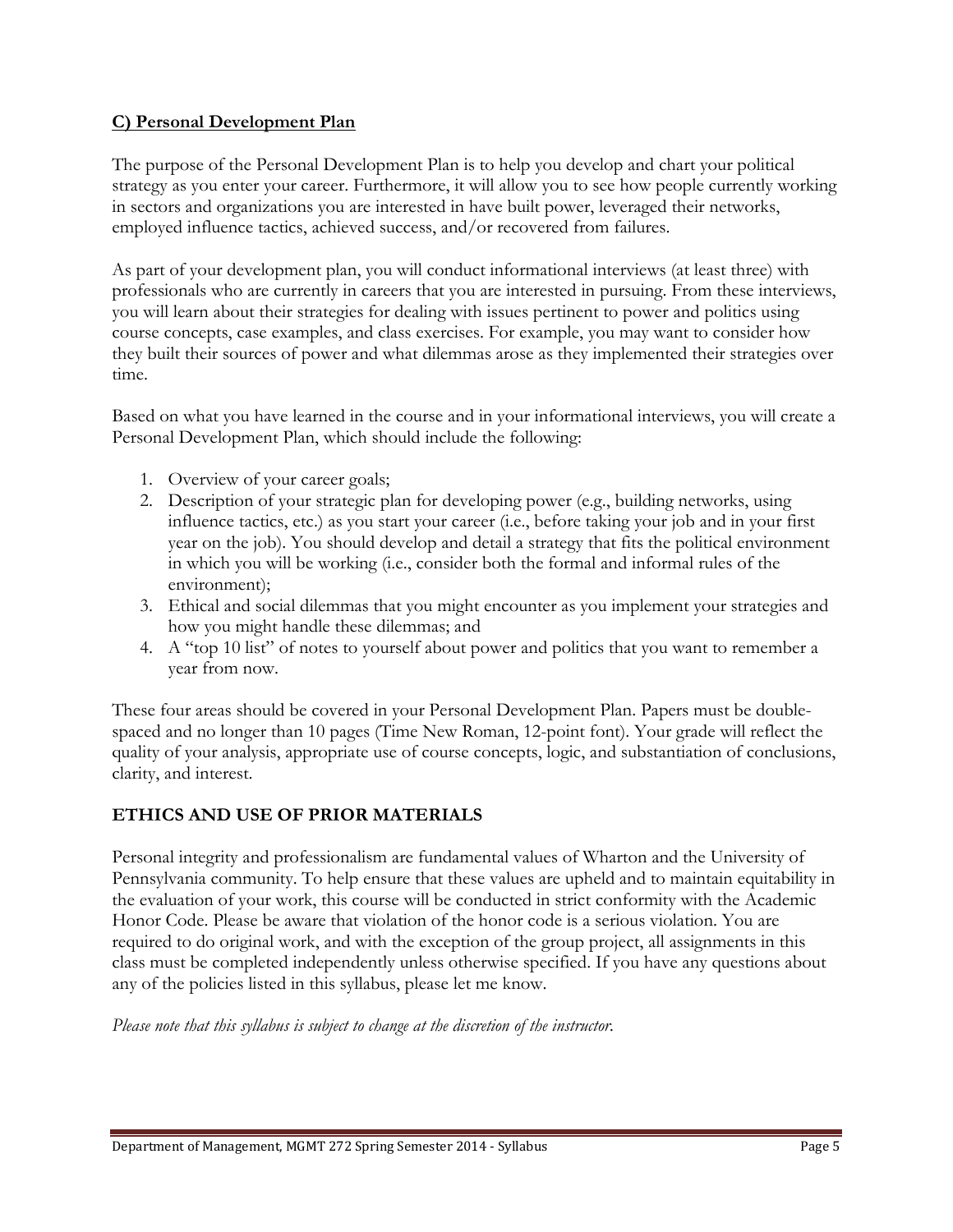## **COURSE OUTLINE**

# **Part 1: Influence: In this section of the course, we will explore direct and indirect influence techniques that can be used to enhance your effectiveness in navigating power and politics in organizations.**

| $\#$           | Date & Topics                                   | <b>Materials</b>                                                                                                                                                                         |                                                      | Preparation                                                                                                                                                                                                                                                                                                |
|----------------|-------------------------------------------------|------------------------------------------------------------------------------------------------------------------------------------------------------------------------------------------|------------------------------------------------------|------------------------------------------------------------------------------------------------------------------------------------------------------------------------------------------------------------------------------------------------------------------------------------------------------------|
|                | January 16                                      |                                                                                                                                                                                          |                                                      | Complete the pre-semester survey AT LEAST 2 days prior to                                                                                                                                                                                                                                                  |
|                | Course Introduction                             |                                                                                                                                                                                          |                                                      | the first class (details to follow via Canvas)                                                                                                                                                                                                                                                             |
| $\overline{2}$ | January 21<br>The Art and Science<br>of Power   | Harrison, "What can you learn from<br>Machiavelli?"<br>Kramer, "The Great Intimidators"<br>Grant, "In the Company of Givers<br>and Takers"                                               | $\qquad \qquad -$                                    | Why is power so fascinating to people?<br>Why are so many in business fascinated with Machiavelli's<br>perspective on power?<br>How do Kramer's and Grant's respective articles relate to your<br>implicit assumptions about power and politics in organizations?<br>Can their perspectives be reconciled? |
| 3              | January 23<br>Influence: Verbal                 | Cialdini, "Science of Persuasion":<br>http://youtu.be/cFdCzN7RYbw                                                                                                                        |                                                      | Which of Cialdini's principles do you believe is most effective?<br>Why?                                                                                                                                                                                                                                   |
|                | Tactics                                         | Orren, "Gore vs. Bush: Why It's All<br>Greek to Me?"                                                                                                                                     |                                                      | Use an example from your own life that illustrates one of<br>Cialdini's principles of influence in action.                                                                                                                                                                                                 |
|                |                                                 | In class: Who Plundered Steiny-D?<br>Exercise                                                                                                                                            |                                                      | How does the discussion of Aristotle in Orren's article relate to<br>Cialdini's principles of influence?                                                                                                                                                                                                   |
| $\overline{4}$ | January 28<br>Influence: Non-<br>Verbal Tactics | Cuddy, "Power Posing":<br>$\qquad \qquad -$<br>http://www.ted.com/talks/amy_cud<br>dy your body language shapes wh<br>o you are.html                                                     | $\overline{\phantom{0}}$<br>$\overline{\phantom{a}}$ | What assumptions do Cuddy and Grant each make about<br>exercising influence and power?<br>What are the major differences between each of their<br>perspectives? Are there any similarities?                                                                                                                |
|                |                                                 | Grant, "Power of Powerless<br>Communication":<br>$\frac{http://youtu.be/n~ffqEASX5g}{http://youtu.be/n~ffqEASX5g}$<br>Stern and Westphal, "Corporate<br>$\qquad \qquad -$<br>Sweet Talk" |                                                      | Which approach do you prefer? Why?                                                                                                                                                                                                                                                                         |
| 5              | January 30<br>Issue Selling                     | Johnson, "Issue Selling in the<br>Organization"                                                                                                                                          |                                                      | Is successful verbal and non-verbal tactics necessary and<br>sufficient for attaining power in organizations?                                                                                                                                                                                              |
|                |                                                 | Floyd & Woolridge, "Dinosaurs or<br>Dynamos? Recognizing Middle                                                                                                                          |                                                      | How is issue selling similar to/different from persuasion?<br>How do you build the case for an issue in an organization?                                                                                                                                                                                   |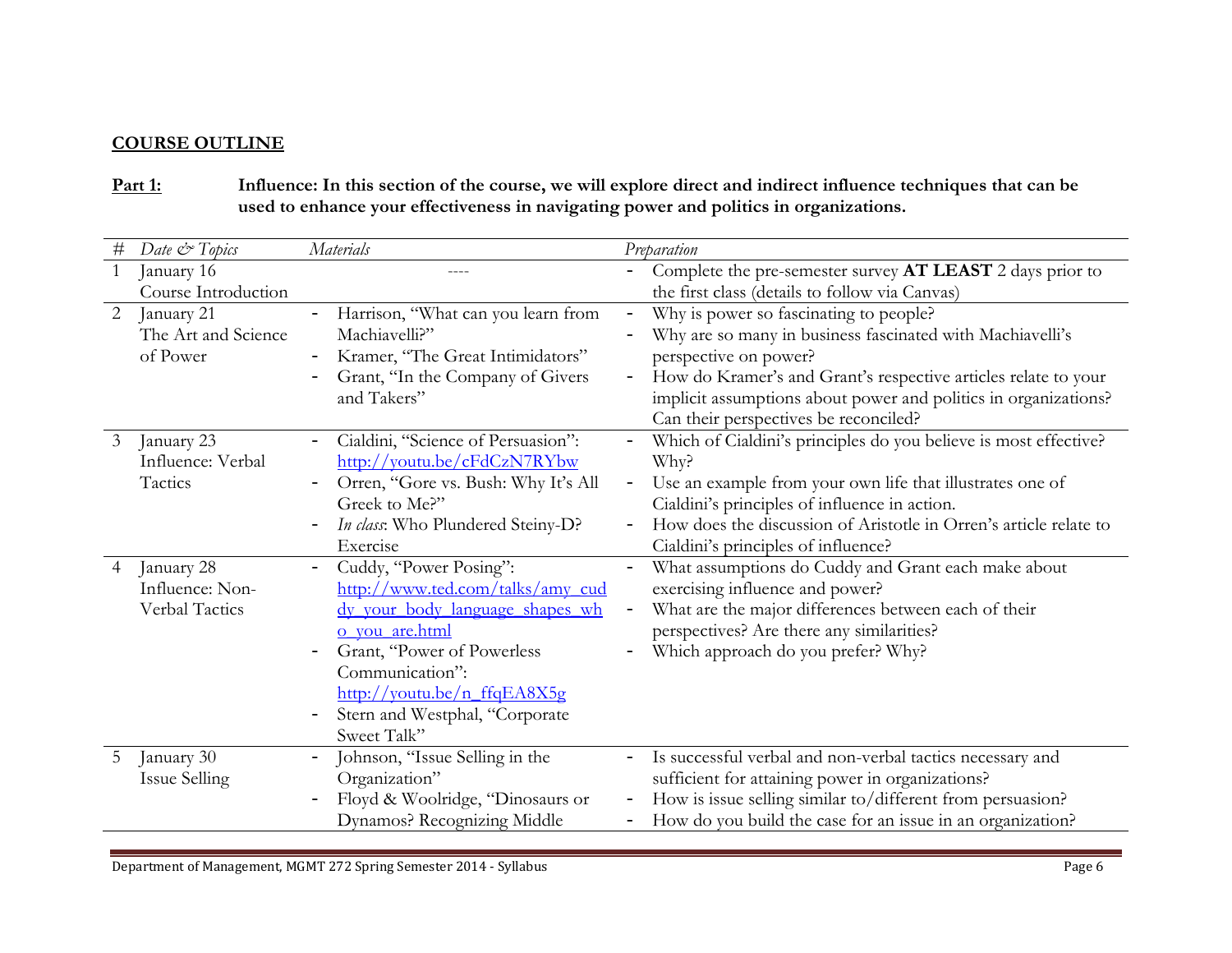| # | Lobics<br>$\mathcal{Q}$ ate $\mathcal{Q}^{\circ}$ | Aaterials                                                           | Preparation |
|---|---------------------------------------------------|---------------------------------------------------------------------|-------------|
|   |                                                   | Management's Strategic Role"                                        |             |
|   |                                                   | <i>In class:</i> Issue Selling Exercise<br>$\overline{\phantom{0}}$ |             |

**Part 2: Politics: In this section of the course, we will examine a variety of bases of power and explore how you can effectively emerge as a leader and build your political skill.**

| $\#$           | Date & Topics                                        | Materials                                                                                                                                                                                                                                      | Preparation                                                                                                                                                                                                                                                                                                                                                  |
|----------------|------------------------------------------------------|------------------------------------------------------------------------------------------------------------------------------------------------------------------------------------------------------------------------------------------------|--------------------------------------------------------------------------------------------------------------------------------------------------------------------------------------------------------------------------------------------------------------------------------------------------------------------------------------------------------------|
| 6              | February 4<br>Diagnosing Power                       | McGinn & Lingo, "Power and<br>$\overline{\phantom{0}}$<br>Influence: Achieving Your<br>Objectives in Organizations"<br>Case: Thomas Green                                                                                                      | How well did Green manage his boss?<br>$\overline{\phantom{0}}$<br>What could Green have done better?<br>What would you recommend for Green to do next?                                                                                                                                                                                                      |
| $\overline{7}$ | February 6<br>Navigating the<br>Political Terrain    | Pfeffer, "Power Play"<br>$\qquad \qquad -$<br>Scott-Morgan, "The Unwritten<br>Rules of the Game"<br>Case: Gary Loveman and Harrah's<br>Entertainment                                                                                           | How would you describe the rules of the game at Harrah's before<br>Loveman's arrival? How did Harrah's corporate culture affect his<br>ability to implement change?<br>Using Pfeffer's "Power Play" as a guide, how did Loveman<br>$\overline{\phantom{a}}$<br>advance his agenda?<br>How did Loveman's status as an outsider help or hinder his<br>efforts? |
| 8              | February 11<br>Hierarchy                             | Kraus, "Status Hierarchy: Do We<br>Need Them?"<br>In class: T.M.B. Exercise                                                                                                                                                                    | In what ways do status hierarchies help versus blind those<br>seeking greater power?<br>If hierarchy did not exist in organizations, would people still be<br>focused on attaining power? Why or why not?                                                                                                                                                    |
| 9              | February 13<br>Networks and<br>Making<br>Connections | Battilana & Casaciaro, "The<br>$\overline{\phantom{0}}$<br>Network Secrets of Great Change<br>Agents"<br>Goulston, "Be More Interested<br>than Interesting"<br>Case: Managing Xerox's<br>$\qquad \qquad -$<br>Multinational Development Center | How would you evaluate Clendenin in terms of Battilana and<br>$\overline{\phantom{0}}$<br>Casaciaro's "network secrets?"<br>What should Clendenin do next?<br>If you were Stoughton, how would you respond to your boss?                                                                                                                                     |
| 10             | February 18<br>Change<br>Management I                | Klein, "The Unpersuaded"<br>$\qquad \qquad -$<br>In class: Change Management<br>Simulation                                                                                                                                                     | How does change management relate to issue selling and<br>networks?<br>What can you learn from the ways in which politicians institute<br>change?                                                                                                                                                                                                            |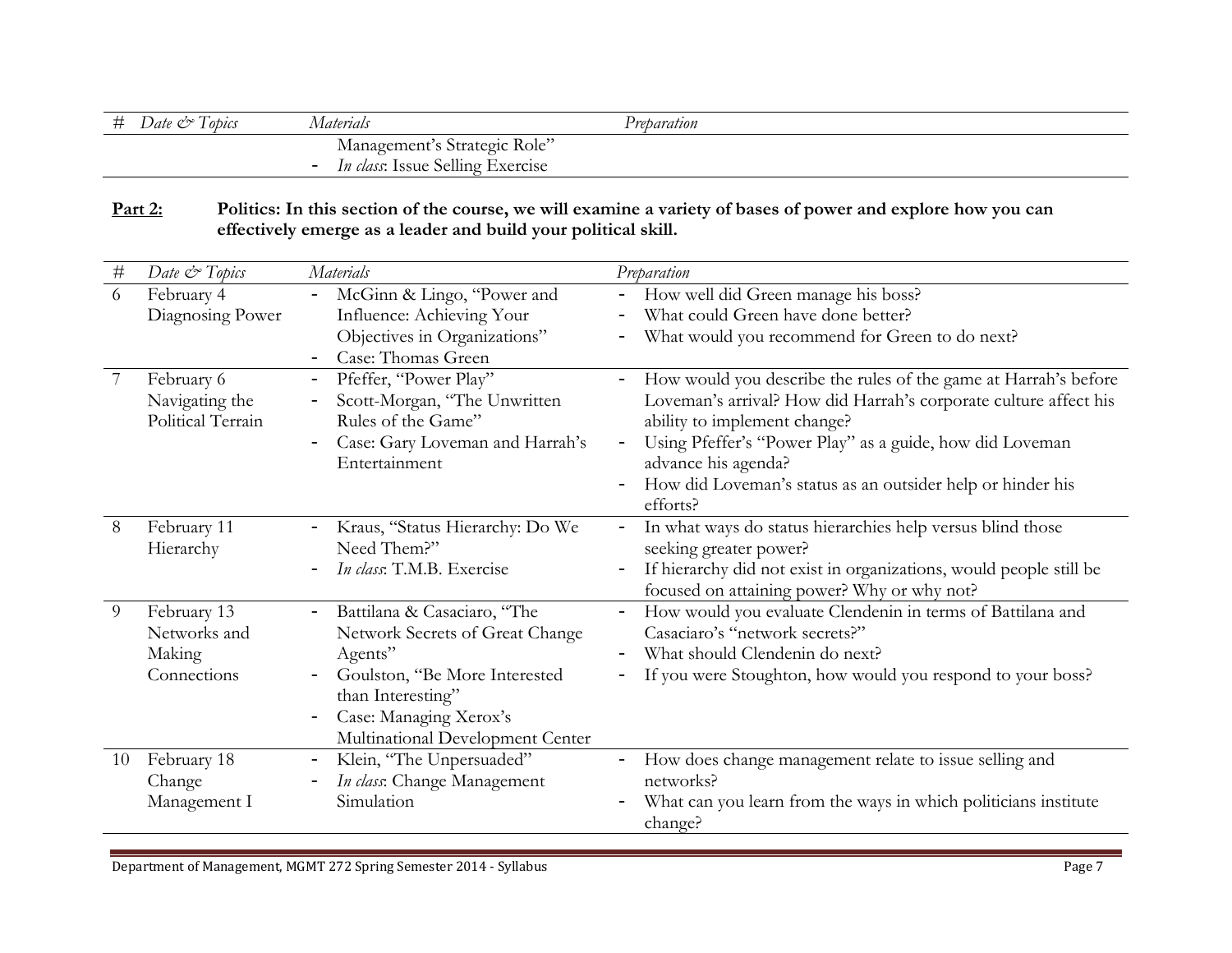| 11 | February 20<br>Change<br>Management II | Maister, "Garbage Can Decision<br>$-$<br>Making"<br>- <i>In class</i> : Change Management<br>Simulation | - What is the most important lesson that you have learned from<br>the Change Management simulation?<br>- How does "organized anarchy" contribute to both the<br>effectiveness and ineffectiveness of organizational change?                                   |
|----|----------------------------------------|---------------------------------------------------------------------------------------------------------|---------------------------------------------------------------------------------------------------------------------------------------------------------------------------------------------------------------------------------------------------------------|
| 12 | February 25<br>Political Conflict      | Edmondson & Smith, "Too Hot to<br>-<br>Handle"<br>- Case: WWE vs. Bret Hart                             | What caused the conflict between McMahon and Hart? How did<br>it erupt?<br>- Which type of conflict best describes the one between McMahon<br>and Hart?<br>- What could have been done differently to resolve the conflict?<br>Was their conflict inevitable? |
| 13 | February 27                            |                                                                                                         | Group Project Progress Feedback Sessions<br><b>DEADLINE:</b> Group Progress Plan                                                                                                                                                                              |

**Part 3 The Dangers of Power and Politics: In this section of the course, we will examine how the acquisition of power can lead to an employee's downfall, along with seeking to understand how you can guard yourself against powerful people in your organization.**

| #   | Date & Topics                         | <b>Materials</b>                                                                                                                                     | Preparation                                                                                                                                                                                                                                                                                                                                                                                         |
|-----|---------------------------------------|------------------------------------------------------------------------------------------------------------------------------------------------------|-----------------------------------------------------------------------------------------------------------------------------------------------------------------------------------------------------------------------------------------------------------------------------------------------------------------------------------------------------------------------------------------------------|
| 14  | March 4<br>Power Paradox              | Jackall, "Moral Mazes"<br>$-$<br>Keltner, "The Power Paradox"                                                                                        | Do you believe that Jackall's portrayal of a "real organization" is<br>$\overline{\phantom{0}}$<br>accurate?<br>How does Jackall's portrayal fuel the realities and myths of how<br>$\overline{\phantom{m}}$<br>power should be exercised in organizations?<br>Based on Keltner's "power paradox," how can we remove our<br>$\overline{\phantom{a}}$<br>blinders when we are in positions of power? |
| 15  | March 6<br>Authority and<br>Obedience | Listen to the audio case, "Steve<br>$\qquad \qquad -$<br>Raucci":<br>http://www.thisamericanlife.org/ra<br>dio-archives/episode/419/petty-<br>tyrant | Analyze Raucci's power bases.<br>What techniques did Raucci use to maintain power?<br>Why did this happen? How could it have been prevented?<br>$\overline{\phantom{m}}$                                                                                                                                                                                                                            |
| 16. | March 18<br>Corruption                | George, "Note on Why Leaders<br>Lose Their Way"<br>Gladwell, "The Talent Myth"                                                                       | Do you believe that leaders lose their way due to their personality<br>$\overline{\phantom{0}}$<br>or the situation in which they find themselves?<br>How would you design a system to ensure that power is exercised<br>$\overline{\phantom{m}}$                                                                                                                                                   |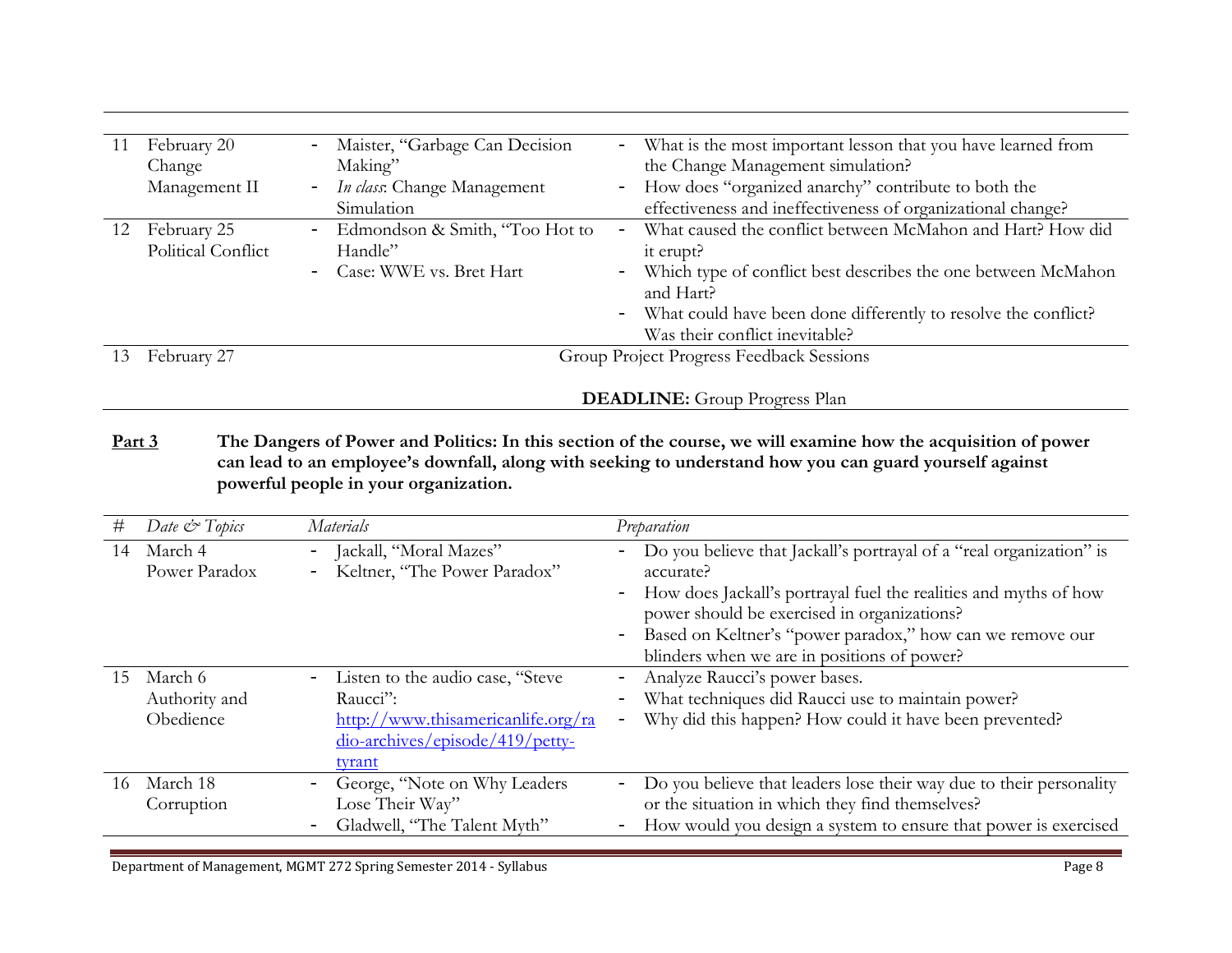| $^{\#}$ | Date & Topics                                          | Materials                                                                                                                                                          | Preparation                                                                                                                                                                                                                                                                                                |
|---------|--------------------------------------------------------|--------------------------------------------------------------------------------------------------------------------------------------------------------------------|------------------------------------------------------------------------------------------------------------------------------------------------------------------------------------------------------------------------------------------------------------------------------------------------------------|
|         |                                                        | In class: The Smartest Guys in the<br>$\overline{\phantom{m}}$<br>Room                                                                                             | responsibly? What checks and balances would you implement?                                                                                                                                                                                                                                                 |
| 17      | March 20<br>Standing Up to<br>Power                    | Gladwell, "Small Change"<br>Schell, "The Talk of the Town -<br>Comment"<br>Case: Martha McCaskey                                                                   | Where should McCaskey draw the line based on what she is<br>willing and not willing to do?<br>If you were McCaskey, would you remain in the organization or<br>exit? If you were to remain, would you exercise voice or pledge<br>your allegiance?                                                         |
| 18      | March 25<br>Dealing with<br>Intolerable<br>Supervisors | Bies & Tripp, "Two Faces of the<br>Powerless: Coping With Tyranny in<br>Organizations"<br>Case: Bradford, "Dealing with a<br>Toxic Boss"                           | How does Bill fit into the profile that Bies and Tripp discuss?<br>What could Ned have done differently to handle the situation?<br>If you were in Ned's shoes, what would you do next?                                                                                                                    |
| 19      | March 27<br>Losing Power                               | Case: Jeffrey Sonnenfeld                                                                                                                                           | What did Sonnenfeld do or not do to put his reputation at risk?<br>What is his reputational capital built on?<br>What are the main threats to his reputational capital and how<br>should he deal with them?<br>What actions should Sonnenfeld take to restore and resurrect his<br>reputation?             |
| 20      | April 1<br>Redemption and<br>Rebounding                | Sonnenfeld & Ward, "How Great<br>Leaders Rebound After Career<br>Disasters"<br>Kenrick, "Harry Potter, Rocky<br>Balboa and Me"<br>In class: "So What's Your Story" | How can you use redemption narratives to gain empathy and<br>sympathy from others?<br>What are the hidden costs of constructing a redemption narrative<br>in organizations?                                                                                                                                |
| 21      | April 3<br>The Advantages of<br>Disadvantages          | Gladwell, "How David Beats<br>$\overline{\phantom{0}}$<br>Goliath"<br>Keinan, Avery, and Paharia,<br>"Capitalizing on the Underdog<br>Effect"                      | Assignment for class: Find one article on an individual, group, or<br>organization viewed as an underdog, and prepare to share it with<br>the class. You should focus on the following:<br>Why are they viewed as an underdog?<br>How do they react to being seen in this manner?<br>What are its effects? |